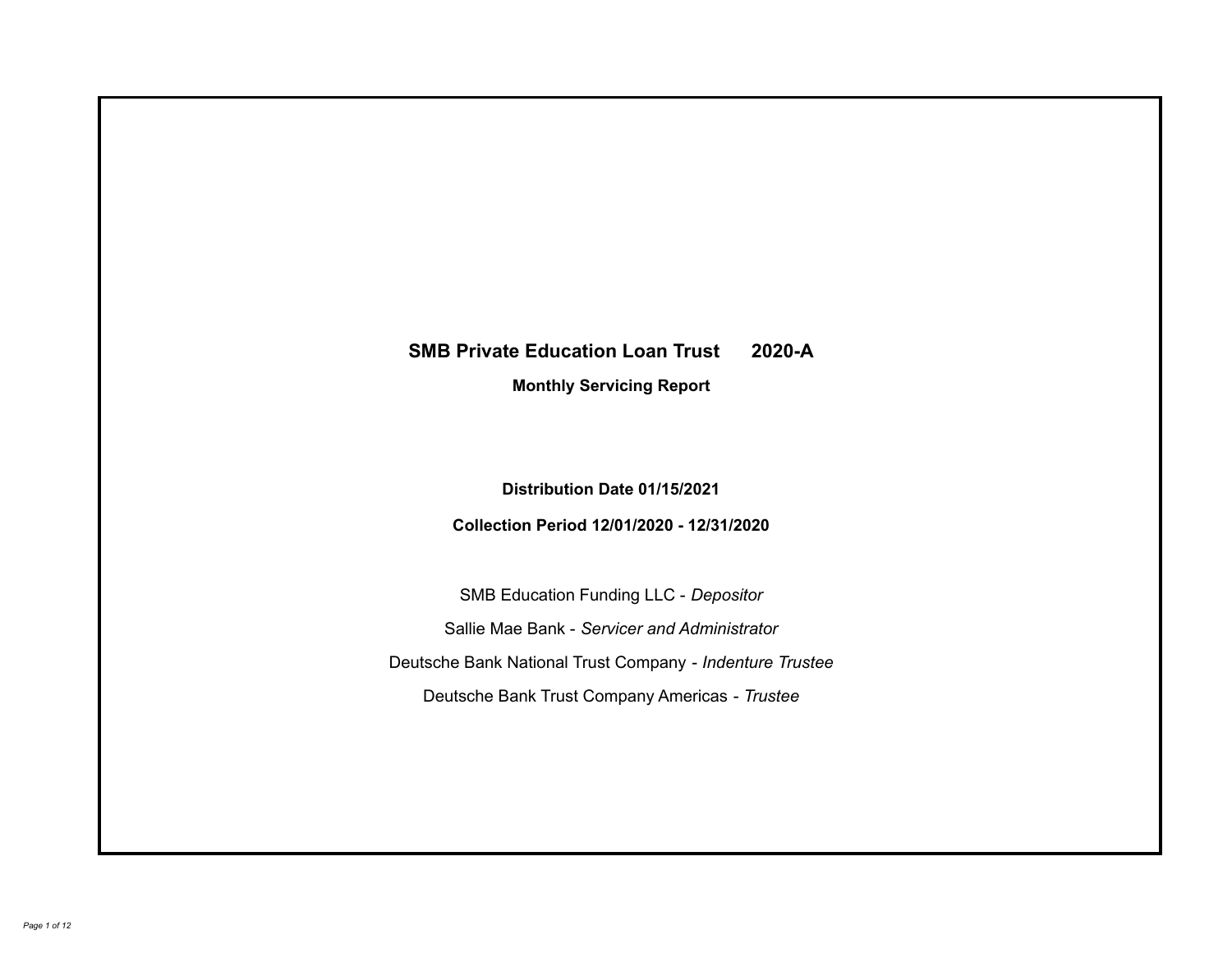A

| <b>Principal Balance</b><br>Interest to be Capitalized Balance<br>Pool Balance<br>Weighted Average Coupon (WAC)<br>Weighted Average Remaining Term |                     | \$633,058,651.76<br>43,030,628.43<br>\$676,089,280.19                | \$573,937,834.64<br>40,154,440.88<br>\$614,092,275.52 | \$566,519,637.09<br>38,019,657.09<br>\$604,539,294.18                                                  |
|----------------------------------------------------------------------------------------------------------------------------------------------------|---------------------|----------------------------------------------------------------------|-------------------------------------------------------|--------------------------------------------------------------------------------------------------------|
|                                                                                                                                                    |                     |                                                                      |                                                       |                                                                                                        |
|                                                                                                                                                    |                     |                                                                      |                                                       |                                                                                                        |
|                                                                                                                                                    |                     |                                                                      |                                                       |                                                                                                        |
|                                                                                                                                                    |                     | 9.38%                                                                | 8.58%                                                 | 8.59%                                                                                                  |
|                                                                                                                                                    |                     | 138.37                                                               | 136.56                                                | 136.23                                                                                                 |
| Number of Loans                                                                                                                                    |                     | 54,630                                                               | 49,688                                                | 49,056                                                                                                 |
| Number of Borrowers                                                                                                                                |                     | 52,691                                                               | 47,993                                                | 47,389                                                                                                 |
| Pool Factor                                                                                                                                        |                     |                                                                      | 0.908300565                                           | 0.894170802                                                                                            |
|                                                                                                                                                    |                     |                                                                      | 10.65%                                                | 11.04%                                                                                                 |
| <b>Debt Securities</b>                                                                                                                             | Cusip/Isin          |                                                                      |                                                       | 01/15/2021                                                                                             |
| A1                                                                                                                                                 | 78449UAA6           |                                                                      |                                                       | \$98,229,444.90                                                                                        |
| A2A                                                                                                                                                | 78449UAB4           |                                                                      |                                                       | \$320,000,000.00                                                                                       |
| A2B                                                                                                                                                | 78449UAC2           |                                                                      |                                                       | \$50,000,000.00                                                                                        |
| в                                                                                                                                                  | 78449UAD0           |                                                                      |                                                       | \$47,000,000.00                                                                                        |
|                                                                                                                                                    |                     |                                                                      |                                                       | 01/15/2021                                                                                             |
|                                                                                                                                                    | <b>Certificates</b> | Since Issued Total Constant Prepayment Rate (1)<br><b>Cusip/Isin</b> |                                                       | 12/15/2020<br>\$110,162,857.35<br>\$320,000,000.00<br>\$50,000,000.00<br>\$47,000,000.00<br>12/15/2020 |

| ∣C. | <b>Certificates</b>     | Cusip/Isin | 12/15/2020     | 01/15/2021     |
|-----|-------------------------|------------|----------------|----------------|
|     | Residual                | 78449UAE8  | \$100,000.00   | \$100,000.00   |
|     |                         |            |                |                |
| I D | <b>Account Balances</b> |            | 12/15/2020     | 01/15/2021     |
|     | Reserve Account Balance |            | \$1,729,328.00 | \$1,729,328.00 |

| ┕ | <b>Asset / Liability</b>               | 12/15/2020       | 01/15/2021       |
|---|----------------------------------------|------------------|------------------|
|   | Overcollateralization Percentage       | 14.16%           | 14.77%           |
|   | Specified Overcollateralization Amount | \$153,523,068.88 | \$151,134,823.55 |
|   | Actual Overcollateralization Amount    | \$86,929,418.17  | \$89,309,849.28  |

(1) For additional information, see 'Since Issued CPR Methodology' found on page 11 of this report.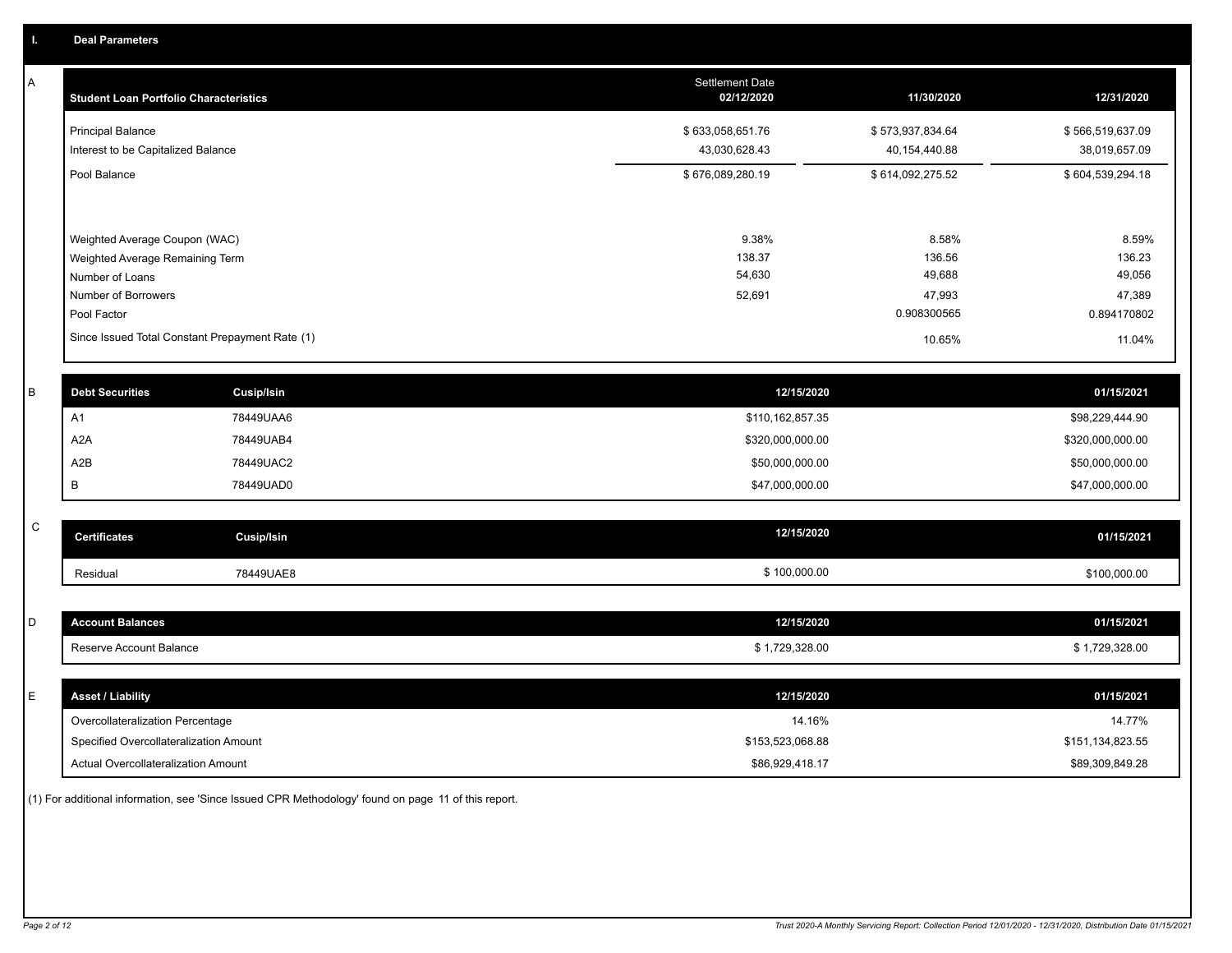| <b>Borrower Principal</b><br>10,332,303.65<br>0.00<br><b>Consolidation Activity Principal</b><br>0.00<br>Seller Principal Reimbursement<br>0.00<br>Servicer Principal Reimbursement<br>0.00<br>Delinquent Principal Purchases by Servicer<br><b>Other Principal Deposits</b><br>144,680.09<br>\$10,476,983.74<br><b>Total Principal Receipts</b><br>В<br><b>Student Loan Interest Receipts</b><br><b>Borrower Interest</b><br>2,578,406.77<br>0.00<br><b>Consolidation Activity Interest</b><br>Seller Interest Reimbursement<br>0.00<br>0.00<br>Servicer Interest Reimbursement<br>0.00<br>Delinquent Interest Purchases by Servicer<br>578.96<br>Other Interest Deposits<br>\$2,578,985.73<br><b>Total Interest Receipts</b><br>С<br><b>Recoveries on Realized Losses</b><br>\$66,321.75<br>D<br><b>Investment Income</b><br>\$318.90<br>Ε<br><b>Funds Borrowed from Next Collection Period</b><br>\$0.00<br>F<br>\$0.00<br><b>Funds Repaid from Prior Collection Period</b><br>G<br>\$0.00<br>Loan Sale or Purchase Proceeds<br>\$0.00<br>H<br>Initial Deposits to Distribution Account<br><b>Excess Transferred from Other Accounts</b><br>\$0.00<br><b>Borrower Benefit Reimbursements</b><br>\$0.00<br>J<br><b>Other Deposits</b><br>\$0.00<br>Κ<br>L<br><b>Other Fees Collected</b><br>\$0.00<br>М<br><b>AVAILABLE FUNDS</b><br>\$13,122,610.12<br>N<br>Non-Cash Principal Activity During Collection Period<br>\$3,058,786.19<br>Aggregate Purchased Amounts by the Depositor, Servicer or Seller<br>O<br>\$145,259.05<br>P<br>Aggregate Loan Substitutions<br>\$0.00 | Α | <b>Student Loan Principal Receipts</b> |  |
|-------------------------------------------------------------------------------------------------------------------------------------------------------------------------------------------------------------------------------------------------------------------------------------------------------------------------------------------------------------------------------------------------------------------------------------------------------------------------------------------------------------------------------------------------------------------------------------------------------------------------------------------------------------------------------------------------------------------------------------------------------------------------------------------------------------------------------------------------------------------------------------------------------------------------------------------------------------------------------------------------------------------------------------------------------------------------------------------------------------------------------------------------------------------------------------------------------------------------------------------------------------------------------------------------------------------------------------------------------------------------------------------------------------------------------------------------------------------------------------------------------------------------------------------------------------------------------|---|----------------------------------------|--|
|                                                                                                                                                                                                                                                                                                                                                                                                                                                                                                                                                                                                                                                                                                                                                                                                                                                                                                                                                                                                                                                                                                                                                                                                                                                                                                                                                                                                                                                                                                                                                                               |   |                                        |  |
|                                                                                                                                                                                                                                                                                                                                                                                                                                                                                                                                                                                                                                                                                                                                                                                                                                                                                                                                                                                                                                                                                                                                                                                                                                                                                                                                                                                                                                                                                                                                                                               |   |                                        |  |
|                                                                                                                                                                                                                                                                                                                                                                                                                                                                                                                                                                                                                                                                                                                                                                                                                                                                                                                                                                                                                                                                                                                                                                                                                                                                                                                                                                                                                                                                                                                                                                               |   |                                        |  |
|                                                                                                                                                                                                                                                                                                                                                                                                                                                                                                                                                                                                                                                                                                                                                                                                                                                                                                                                                                                                                                                                                                                                                                                                                                                                                                                                                                                                                                                                                                                                                                               |   |                                        |  |
|                                                                                                                                                                                                                                                                                                                                                                                                                                                                                                                                                                                                                                                                                                                                                                                                                                                                                                                                                                                                                                                                                                                                                                                                                                                                                                                                                                                                                                                                                                                                                                               |   |                                        |  |
|                                                                                                                                                                                                                                                                                                                                                                                                                                                                                                                                                                                                                                                                                                                                                                                                                                                                                                                                                                                                                                                                                                                                                                                                                                                                                                                                                                                                                                                                                                                                                                               |   |                                        |  |
|                                                                                                                                                                                                                                                                                                                                                                                                                                                                                                                                                                                                                                                                                                                                                                                                                                                                                                                                                                                                                                                                                                                                                                                                                                                                                                                                                                                                                                                                                                                                                                               |   |                                        |  |
|                                                                                                                                                                                                                                                                                                                                                                                                                                                                                                                                                                                                                                                                                                                                                                                                                                                                                                                                                                                                                                                                                                                                                                                                                                                                                                                                                                                                                                                                                                                                                                               |   |                                        |  |
|                                                                                                                                                                                                                                                                                                                                                                                                                                                                                                                                                                                                                                                                                                                                                                                                                                                                                                                                                                                                                                                                                                                                                                                                                                                                                                                                                                                                                                                                                                                                                                               |   |                                        |  |
|                                                                                                                                                                                                                                                                                                                                                                                                                                                                                                                                                                                                                                                                                                                                                                                                                                                                                                                                                                                                                                                                                                                                                                                                                                                                                                                                                                                                                                                                                                                                                                               |   |                                        |  |
|                                                                                                                                                                                                                                                                                                                                                                                                                                                                                                                                                                                                                                                                                                                                                                                                                                                                                                                                                                                                                                                                                                                                                                                                                                                                                                                                                                                                                                                                                                                                                                               |   |                                        |  |
|                                                                                                                                                                                                                                                                                                                                                                                                                                                                                                                                                                                                                                                                                                                                                                                                                                                                                                                                                                                                                                                                                                                                                                                                                                                                                                                                                                                                                                                                                                                                                                               |   |                                        |  |
|                                                                                                                                                                                                                                                                                                                                                                                                                                                                                                                                                                                                                                                                                                                                                                                                                                                                                                                                                                                                                                                                                                                                                                                                                                                                                                                                                                                                                                                                                                                                                                               |   |                                        |  |
|                                                                                                                                                                                                                                                                                                                                                                                                                                                                                                                                                                                                                                                                                                                                                                                                                                                                                                                                                                                                                                                                                                                                                                                                                                                                                                                                                                                                                                                                                                                                                                               |   |                                        |  |
|                                                                                                                                                                                                                                                                                                                                                                                                                                                                                                                                                                                                                                                                                                                                                                                                                                                                                                                                                                                                                                                                                                                                                                                                                                                                                                                                                                                                                                                                                                                                                                               |   |                                        |  |
|                                                                                                                                                                                                                                                                                                                                                                                                                                                                                                                                                                                                                                                                                                                                                                                                                                                                                                                                                                                                                                                                                                                                                                                                                                                                                                                                                                                                                                                                                                                                                                               |   |                                        |  |
|                                                                                                                                                                                                                                                                                                                                                                                                                                                                                                                                                                                                                                                                                                                                                                                                                                                                                                                                                                                                                                                                                                                                                                                                                                                                                                                                                                                                                                                                                                                                                                               |   |                                        |  |
|                                                                                                                                                                                                                                                                                                                                                                                                                                                                                                                                                                                                                                                                                                                                                                                                                                                                                                                                                                                                                                                                                                                                                                                                                                                                                                                                                                                                                                                                                                                                                                               |   |                                        |  |
|                                                                                                                                                                                                                                                                                                                                                                                                                                                                                                                                                                                                                                                                                                                                                                                                                                                                                                                                                                                                                                                                                                                                                                                                                                                                                                                                                                                                                                                                                                                                                                               |   |                                        |  |
|                                                                                                                                                                                                                                                                                                                                                                                                                                                                                                                                                                                                                                                                                                                                                                                                                                                                                                                                                                                                                                                                                                                                                                                                                                                                                                                                                                                                                                                                                                                                                                               |   |                                        |  |
|                                                                                                                                                                                                                                                                                                                                                                                                                                                                                                                                                                                                                                                                                                                                                                                                                                                                                                                                                                                                                                                                                                                                                                                                                                                                                                                                                                                                                                                                                                                                                                               |   |                                        |  |
|                                                                                                                                                                                                                                                                                                                                                                                                                                                                                                                                                                                                                                                                                                                                                                                                                                                                                                                                                                                                                                                                                                                                                                                                                                                                                                                                                                                                                                                                                                                                                                               |   |                                        |  |
|                                                                                                                                                                                                                                                                                                                                                                                                                                                                                                                                                                                                                                                                                                                                                                                                                                                                                                                                                                                                                                                                                                                                                                                                                                                                                                                                                                                                                                                                                                                                                                               |   |                                        |  |
|                                                                                                                                                                                                                                                                                                                                                                                                                                                                                                                                                                                                                                                                                                                                                                                                                                                                                                                                                                                                                                                                                                                                                                                                                                                                                                                                                                                                                                                                                                                                                                               |   |                                        |  |
|                                                                                                                                                                                                                                                                                                                                                                                                                                                                                                                                                                                                                                                                                                                                                                                                                                                                                                                                                                                                                                                                                                                                                                                                                                                                                                                                                                                                                                                                                                                                                                               |   |                                        |  |
|                                                                                                                                                                                                                                                                                                                                                                                                                                                                                                                                                                                                                                                                                                                                                                                                                                                                                                                                                                                                                                                                                                                                                                                                                                                                                                                                                                                                                                                                                                                                                                               |   |                                        |  |
|                                                                                                                                                                                                                                                                                                                                                                                                                                                                                                                                                                                                                                                                                                                                                                                                                                                                                                                                                                                                                                                                                                                                                                                                                                                                                                                                                                                                                                                                                                                                                                               |   |                                        |  |
|                                                                                                                                                                                                                                                                                                                                                                                                                                                                                                                                                                                                                                                                                                                                                                                                                                                                                                                                                                                                                                                                                                                                                                                                                                                                                                                                                                                                                                                                                                                                                                               |   |                                        |  |
|                                                                                                                                                                                                                                                                                                                                                                                                                                                                                                                                                                                                                                                                                                                                                                                                                                                                                                                                                                                                                                                                                                                                                                                                                                                                                                                                                                                                                                                                                                                                                                               |   |                                        |  |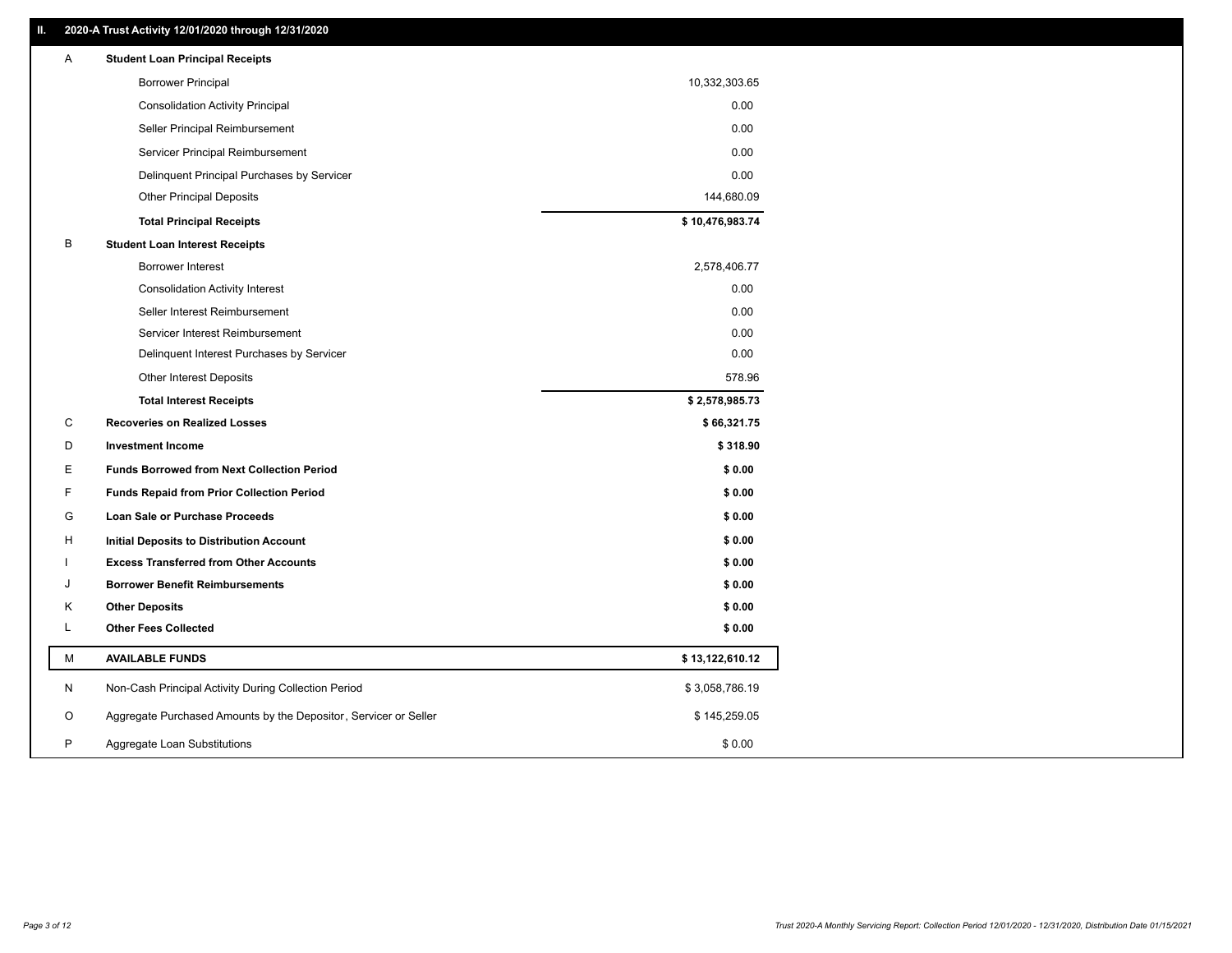|                   |                       |                          |         |                                                           | <b>Loans by Repayment Status</b> |                            |                   |         |                                                           |                |                            |
|-------------------|-----------------------|--------------------------|---------|-----------------------------------------------------------|----------------------------------|----------------------------|-------------------|---------|-----------------------------------------------------------|----------------|----------------------------|
|                   |                       |                          |         | 12/31/2020                                                |                                  |                            |                   |         | 11/30/2020                                                |                |                            |
|                   |                       | <b>Wtd Avg</b><br>Coupon | # Loans | Principal and<br><b>Interest Accrued</b><br>to Capitalize | % of Principal                   | % of Loans in<br>Repay (1) | Wtd Avg<br>Coupon | # Loans | Principal and<br><b>Interest Accrued</b><br>to Capitalize | % of Principal | % of Loans in<br>Repay (1) |
| INTERIM:          | IN SCHOOL             | 9.76%                    | 6,542   | \$93,113,404.62                                           | 15.402%                          | $-$ %                      | 9.75%             | 6,849   | \$96,502,610.27                                           | 15.715%        | $-$ %                      |
|                   | GRACE                 | 9.59%                    | 813     | \$11,584,277.70                                           | 1.916%                           | $-$ %                      | 9.42%             | 1,149   | \$17,241,996.06                                           | 2.808%         | $-$ %                      |
|                   | <b>DEFERMENT</b>      | 8.98%                    | 2,451   | \$30,814,086.18                                           | 5.097%                           | $-$ %                      | 8.95%             | 2,513   | \$31,201,614.43                                           | 5.081%         | $-$ %                      |
| <b>REPAYMENT:</b> | <b>CURRENT</b>        | 8.26%                    | 36,939  | \$434,374,383.30                                          | 71.852%                          | 92.612%                    | 8.25%             | 37,042  | \$437,560,033.80                                          | 71.253%        | 93.267%                    |
|                   | 31-60 DAYS DELINQUENT | 9.22%                    | 469     | \$6,287,585.20                                            | 1.040%                           | 1.341%                     | 8.98%             | 385     | \$5,323,636.82                                            | 0.867%         | 1.135%                     |
|                   | 61-90 DAYS DELINQUENT | 8.71%                    | 184     | \$2,576,104.54                                            | 0.426%                           | 0.549%                     | 8.94%             | 236     | \$3,347,909.78                                            | 0.545%         | 0.714%                     |
|                   | > 90 DAYS DELINQUENT  | 9.47%                    | 165     | \$2,494,546.19                                            | 0.413%                           | 0.532%                     | 9.39%             | 150     | \$2,284,719.59                                            | 0.372%         | 0.487%                     |
|                   | FORBEARANCE           | 8.77%                    | 1,493   | \$23,294,906.45                                           | 3.853%                           | 4.967%                     | 8.76%             | 1,364   | \$20,629,754.77                                           | 3.359%         | 4.397%                     |
| <b>TOTAL</b>      |                       |                          | 49,056  | \$604,539,294.18                                          | 100.00%                          | 100.00%                    |                   | 49,688  | \$614,092,275.52                                          | 100.00%        | 100.00%                    |

Percentages may not total 100% due to rounding \*

1 Loans classified in "Repayment" include any loan for which interim interest only, \$25 fixed payments or full principal and interest payments are due.

|                 |                                                                                                                              |                          |         |                                                                  | <b>Loans by Borrower Status</b> |                                |                          |         |                                                                  |                |                                |
|-----------------|------------------------------------------------------------------------------------------------------------------------------|--------------------------|---------|------------------------------------------------------------------|---------------------------------|--------------------------------|--------------------------|---------|------------------------------------------------------------------|----------------|--------------------------------|
|                 |                                                                                                                              |                          |         | 12/31/2020                                                       |                                 |                                | 11/30/2020               |         |                                                                  |                |                                |
|                 |                                                                                                                              | <b>Wtd Avg</b><br>Coupon | # Loans | <b>Principal and</b><br><b>Interest Accrued</b><br>to Capitalize | % of Principal                  | % of Loans in<br>P&I Repay (2) | <b>Wtd Avg</b><br>Coupon | # Loans | <b>Principal and</b><br><b>Interest Accrued</b><br>to Capitalize | % of Principal | % of Loans in<br>P&I Repay (2) |
| <b>INTERIM:</b> | IN SCHOOL                                                                                                                    | 9.22%                    | 13,654  | \$195,804,453.65                                                 | 32.389%                         | $-$ %                          | 9.21%                    | 14,272  | \$203,259,224.11                                                 | 33.099%        | $-$ %                          |
|                 | <b>GRACE</b>                                                                                                                 | 9.06%                    | 1,653   | \$24,362,957.18                                                  | 4.030%                          | $-$ %                          | 8.88%                    | 2,390   | \$36,842,350.68                                                  | 5.999%         | $-$ %                          |
|                 | <b>DEFERMENT</b>                                                                                                             | 8.60%                    | 4,564   | \$56,367,792.57                                                  | 9.324%                          | $-$ %                          | 8.60%                    | 4,656   | \$56,978,851.82                                                  | 9.279%         | $-$ %                          |
| P&I REPAYMENT:  | <b>CURRENT</b>                                                                                                               | 8.09%                    | 26,957  | \$294,569,054.69                                                 | 48.726%                         | 89.807%                        | 8.07%                    | 26,299  | \$286,396,415.87                                                 | 46.637%        | 90.342%                        |
|                 | 31-60 DAYS DELINQUENT                                                                                                        | 9.13%                    | 410     | \$5,421,849.42                                                   | 0.897%                          | 1.653%                         | 8.97%                    | 343     | \$4,658,724.17                                                   | 0.759%         | 1.470%                         |
|                 | 61-90 DAYS DELINQUENT                                                                                                        | 8.64%                    | 168     | \$2,329,205.70                                                   | 0.385%                          | 0.710%                         | 8.92%                    | 219     | \$3,124,091.42                                                   | 0.509%         | 0.985%                         |
|                 | > 90 DAYS DELINQUENT                                                                                                         | 9.48%                    | 157     | \$2,389,074.52                                                   | 0.395%                          | 0.728%                         | 9.43%                    | 145     | \$2,202,862.68                                                   | 0.359%         | 0.695%                         |
|                 | <b>FORBEARANCE</b>                                                                                                           | 8.77%                    | 1,493   | \$23,294,906.45                                                  | 3.853%                          | 7.102%                         | 8.76%                    | 1,364   | \$20,629,754.77                                                  | 3.359%         | 6.508%                         |
| <b>TOTAL</b>    | Percentages may not total 100% due to rounding                                                                               |                          | 49,056  | \$604,539,294.18                                                 | 100.00%                         | 100.00%                        |                          | 49,688  | \$614,092,275.52                                                 | 100.00%        | 100.00%                        |
|                 | 2 Loans classified in "P&I Repayment" includes only those loans for which scheduled principal and interest payments are due. |                          |         |                                                                  |                                 |                                |                          |         |                                                                  |                |                                |

To conform with company standard reporting these sections now include Princial and Interest Accrued to Capitalize .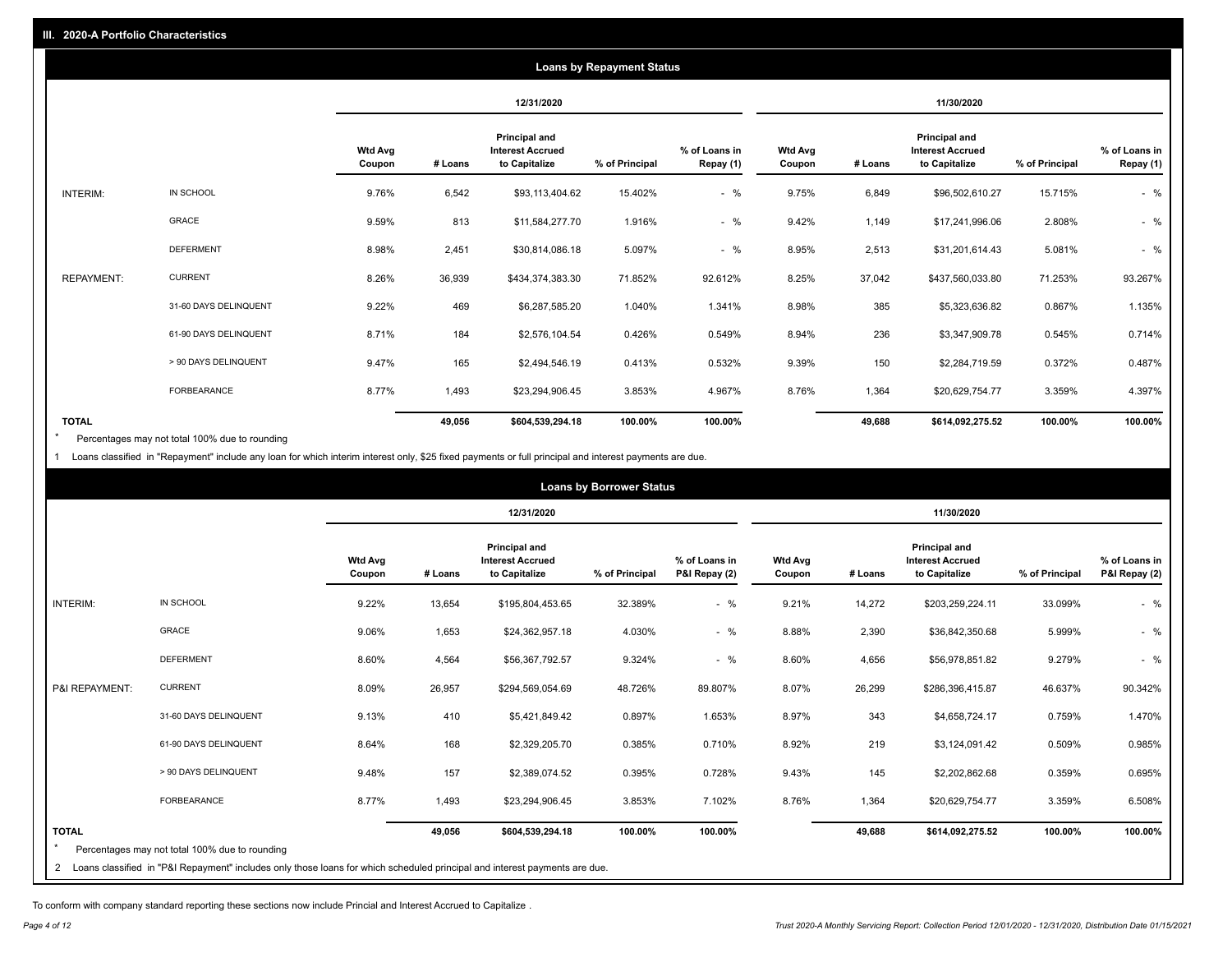|                                                                                                  | 12/31/2020       | 11/30/2020       |
|--------------------------------------------------------------------------------------------------|------------------|------------------|
| Pool Balance                                                                                     | \$604,539,294.18 | \$614,092,275.52 |
| Total # Loans                                                                                    | 49,056           | 49,688           |
| Total # Borrowers                                                                                | 47,389           | 47,993           |
| Weighted Average Coupon                                                                          | 8.59%            | 8.58%            |
| Weighted Average Remaining Term                                                                  | 136.23           | 136.56           |
| Percent of Pool - Cosigned                                                                       | 92.7%            | 92.6%            |
| Percent of Pool - Non Cosigned                                                                   | 7.3%             | 7.4%             |
| Borrower Interest Accrued for Period                                                             | \$4,097,474.57   | \$3,992,148.67   |
| <b>Outstanding Borrower Interest Accrued</b>                                                     | \$42,203,155.67  | \$44,351,914.21  |
| Gross Principal Realized Loss - Periodic *                                                       | \$561,140.14     | \$639,082.84     |
| Gross Principal Realized Loss - Cumulative *                                                     | \$3,829,318.22   | \$3,268,178.08   |
| Recoveries on Realized Losses - Periodic                                                         | \$66,321.75      | \$38,123.01      |
| Recoveries on Realized Losses - Cumulative                                                       | \$184,438.19     | \$118,116.44     |
| Net Losses - Periodic                                                                            | \$494,818.39     | \$600,959.83     |
| Net Losses - Cumulative                                                                          | \$3,644,880.03   | \$3,150,061.64   |
| Non-Cash Principal Activity - Capitalized Interest                                               | \$3,619,999.61   | \$6,597,408.29   |
| Since Issued Total Constant Prepayment Rate (CPR) (1)                                            | 11.04%           | 10.65%           |
| Loan Substitutions                                                                               | \$0.00           | \$0.00           |
| <b>Cumulative Loan Substitutions</b>                                                             | \$0.00           | \$0.00           |
| <b>Unpaid Servicing Fees</b>                                                                     | \$0.00           | \$0.00           |
| <b>Unpaid Administration Fees</b>                                                                | \$0.00           | \$0.00           |
| <b>Unpaid Carryover Servicing Fees</b>                                                           | \$0.00           | \$0.00           |
| Note Interest Shortfall                                                                          | \$0.00           | \$0.00           |
| Loans in Modification                                                                            | \$16,004,387.38  | \$15,537,032.93  |
| % of Loans in Modification as a % of Loans in Repayment (P&I)                                    | 5.25%            | 5.24%            |
|                                                                                                  |                  |                  |
| % Annualized Gross Principal Realized Loss - Periodic as a %<br>of Loans in Repayment (P&I) * 12 | 2.21%            | 2.59%            |
| % Gross Principal Realized Loss - Cumulative as a % of                                           |                  |                  |
| Original Pool Balance                                                                            | 0.57%            | 0.48%            |
|                                                                                                  |                  |                  |

\* In accordance with the Servicer's current policies and procedures, after September 1, 2017 loans subject to bankruptcy claims generally will not be reported as a charged- off unless and until they are delinquent for 120

(1) For additional information, see 'Since Issued CPR Methodology' found on page 11 of this report.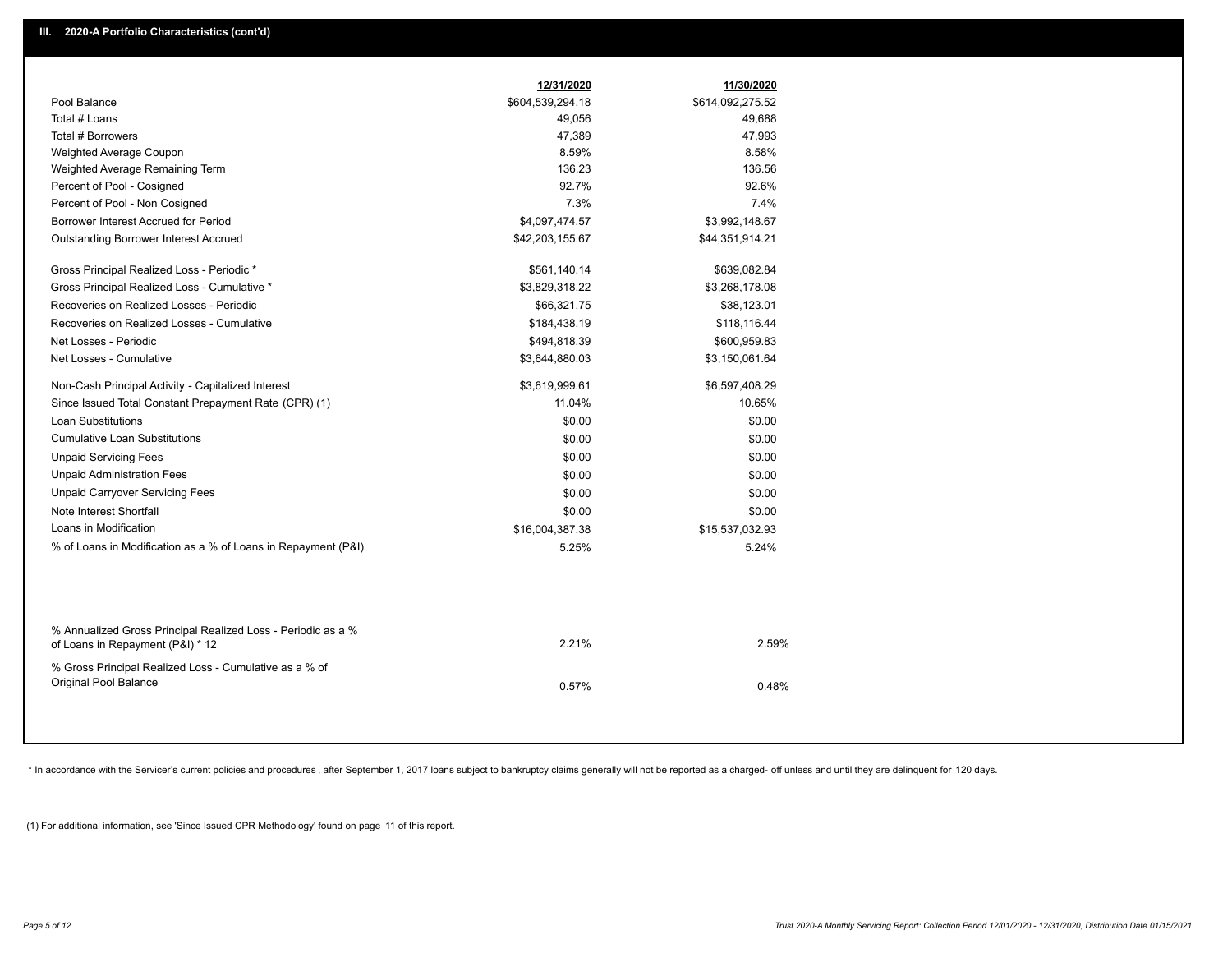#### **Loan Program**  A

|                                    | Weighted<br><b>Average Coupon</b> | # LOANS  | <b>\$ AMOUNT</b> | $%$ *    |
|------------------------------------|-----------------------------------|----------|------------------|----------|
| - Smart Option Interest-Only Loans | 7.46%                             | 12,456   | \$119,078,136.94 | 19.697%  |
| - Smart Option Fixed Pay Loans     | 8.63%                             | 12,415   | \$187,986,487.64 | 31.096%  |
| - Smart Option Deferred Loans      | 9.01%                             | 24.185   | \$297,474,669.60 | 49.207%  |
| - Other Loan Programs              | $0.00\%$                          | $\Omega$ | \$0.00           | 0.000%   |
| <b>Total</b>                       | 8.59%                             | 49,056   | \$604,539,294.18 | 100.000% |

\* Percentages may not total 100% due to rounding

B

C

**Index Type**

|                       | Weighted<br><b>Average Coupon</b> | # LOANS | <b>\$ AMOUNT</b> | % *       |
|-----------------------|-----------------------------------|---------|------------------|-----------|
| - Fixed Rate Loans    | 9.61%                             | 20,246  | \$262,310,342.40 | 43.390%   |
| - LIBOR Indexed Loans | 7.80%                             | 28,810  | \$342,228,951.78 | 56.610%   |
| - Other Index Rates   | $0.00\%$                          |         | \$0.00           | $0.000\%$ |
| Total                 | 8.59%                             | 49,056  | \$604,539,294.18 | 100.000%  |

\* Percentages may not total 100% due to rounding

## **Weighted Average Recent FICO**

| $0 - 639$            | 2,722  | \$31,797,094.72  | 5.260%   |
|----------------------|--------|------------------|----------|
| 640 - 669            | 2,757  | \$32,854,020.97  | 5.435%   |
| 670 - 699            | 5,547  | \$68,780,864.63  | 11.377%  |
| 700 - 739            | 10,857 | \$138,043,529.46 | 22.835%  |
| $740 +$              | 27,172 | \$333,059,304.66 | 55.093%  |
| $N/A$ <sub>(1)</sub> |        | \$4,479.74       | 0.001%   |
| <b>Total</b>         | 49,056 | \$604,539,294.18 | 100.000% |
|                      |        |                  |          |

To conform with company standard reporting these sections now include Princial and Interest Accrued to Capitalize .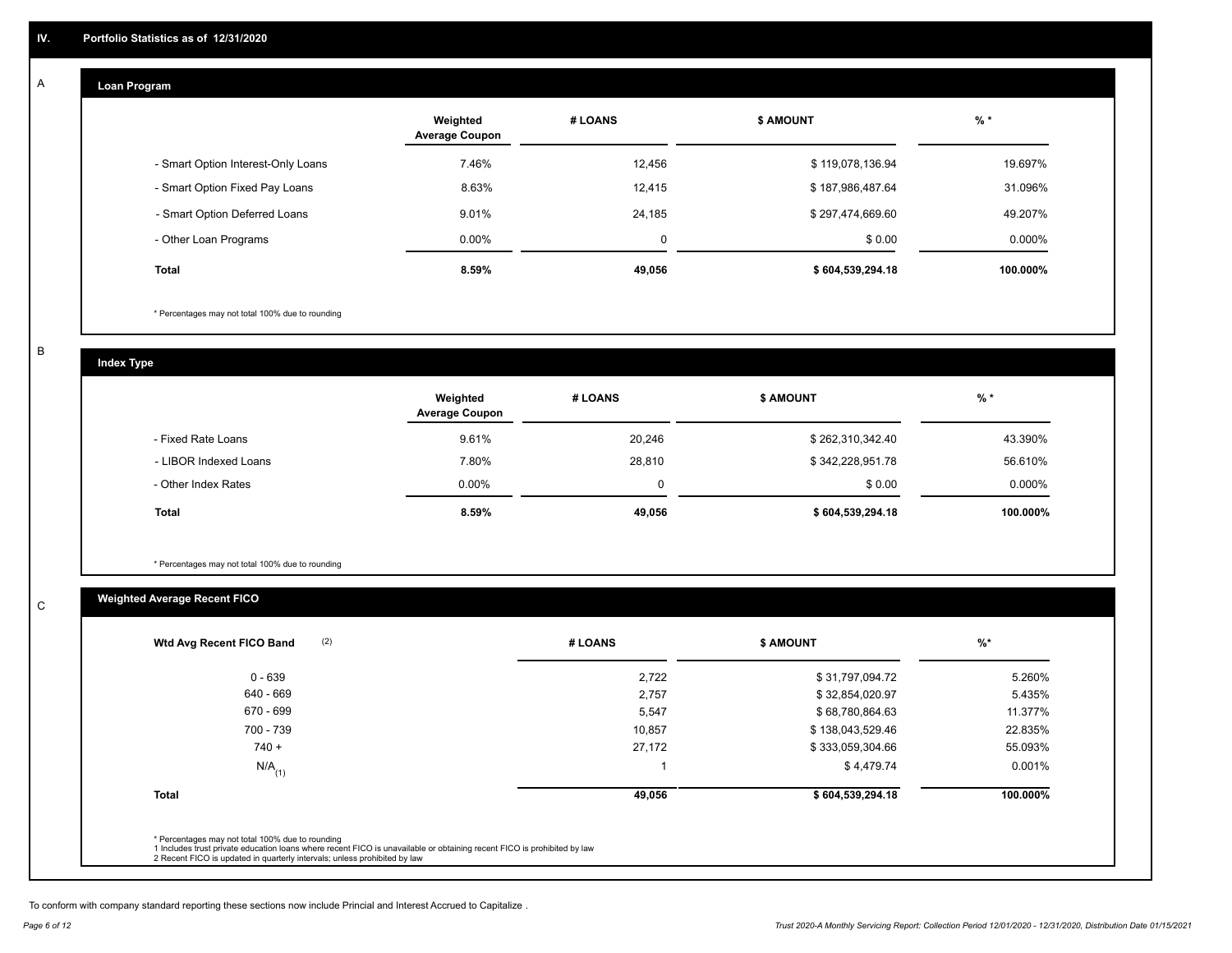| V. |       | 2020-A Reserve Account and Principal Distribution Calculations                       |                  |  |
|----|-------|--------------------------------------------------------------------------------------|------------------|--|
| А. |       | <b>Reserve Account</b>                                                               |                  |  |
|    |       | Specified Reserve Account Balance                                                    | \$1,729,328.00   |  |
|    |       | Actual Reserve Account Balance                                                       | \$1,729,328.00   |  |
| В. |       | <b>Principal Distribution Amount</b>                                                 |                  |  |
|    | i.    | Class A Notes Outstanding                                                            | \$480,162,857.35 |  |
|    | ii.   | Pool Balance                                                                         | \$604,539,294.18 |  |
|    | iii.  | First Priority Principal Distribution Amount (i - ii)                                | \$0.00           |  |
|    | iv.   | Class A and B Notes Outstanding                                                      | \$527,162,857.35 |  |
|    | ν.    | First Priority Principal Distribution Amount                                         | \$0.00           |  |
|    | vi.   | Pool Balance                                                                         | \$604,539,294.18 |  |
|    | Vii.  | Specified Overcollateralization Amount                                               | \$151,134,823.55 |  |
|    | viii. | Regular Principal Distribution Amount (if (iv > 0, (iv - v) - (vi - vii))            | \$73,758,386.72  |  |
|    | ix.   | Pool Balance                                                                         | \$604,539,294.18 |  |
|    | х.    | 10% of Initial Pool Balance                                                          | \$67,608,928.02  |  |
|    | xi.   | First Priority Principal Distribution Amount                                         | \$0.00           |  |
|    | xii.  | Regular Principal Distribution Amount                                                | \$73,758,386.72  |  |
|    | XIII. | Available Funds (after payment of waterfall items A through I)                       | \$0.00           |  |
|    |       | xiv. Additional Principal Distribution Amount (if(vi <= x,min(xiii, vi - xi - xii))) | \$0.00           |  |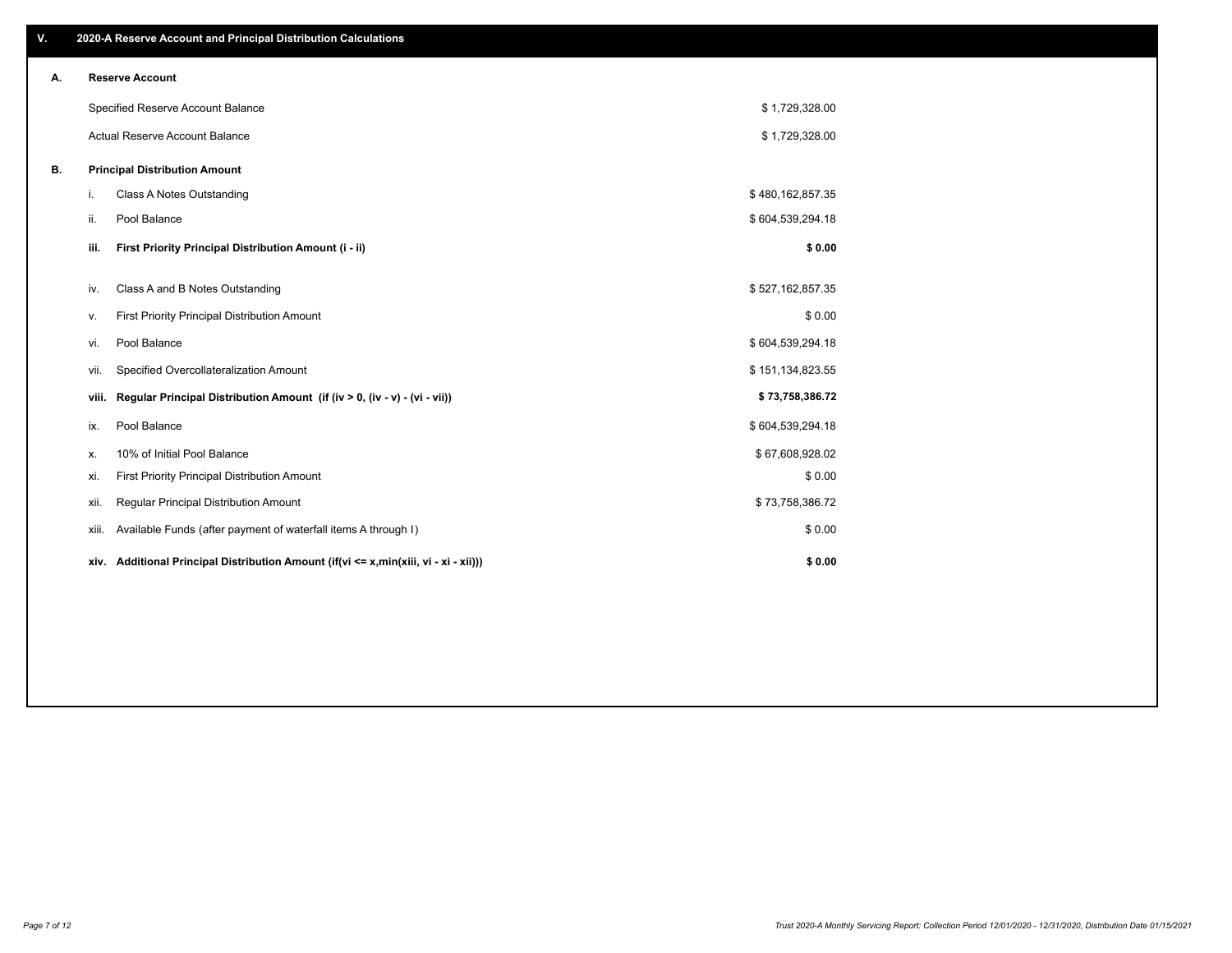|              |                                                                                             | Paid                   | <b>Funds Balance</b>               |
|--------------|---------------------------------------------------------------------------------------------|------------------------|------------------------------------|
|              | <b>Total Available Funds</b>                                                                |                        | \$13,122,610.12                    |
| A            | <b>Trustee Fees</b>                                                                         | \$0.00                 | \$13,122,610.12                    |
| B            | <b>Servicing Fees</b>                                                                       | \$382,625.22           | \$12,739,984.90                    |
| C            | i. Administration Fees<br>ii. Unreimbursed Administrator Advances plus any Unpaid           | \$8,333.00<br>\$0.00   | \$12,731,651.90<br>\$12,731,651.90 |
| D            | Class A Noteholders Interest Distribution Amount                                            | \$680,739.45           | \$12,050,912.45                    |
| Е<br>F.      | <b>First Priority Principal Payment</b><br>Class B Noteholders Interest Distribution Amount | \$0.00<br>\$117,500.00 | \$12,050,912.45<br>\$11,933,412.45 |
| G            | <b>Reinstatement Reserve Account</b>                                                        | \$0.00                 | \$11,933,412.45                    |
| H            | <b>Regular Principal Distribution</b>                                                       | \$11,933,412.45        | \$0.00                             |
| $\mathbf{I}$ | <b>Carryover Servicing Fees</b>                                                             | \$0.00                 | \$0.00                             |
| J            | Additional Principal Distribution Amount                                                    | \$0.00                 | \$0.00                             |
| Κ            | Unpaid Expenses of Trustee                                                                  | \$0.00                 | \$0.00                             |
| L            | Unpaid Expenses of Administrator                                                            | \$0.00                 | \$0.00                             |
| М            | Remaining Funds to the Residual Certificateholders                                          | \$0.00                 | \$0.00                             |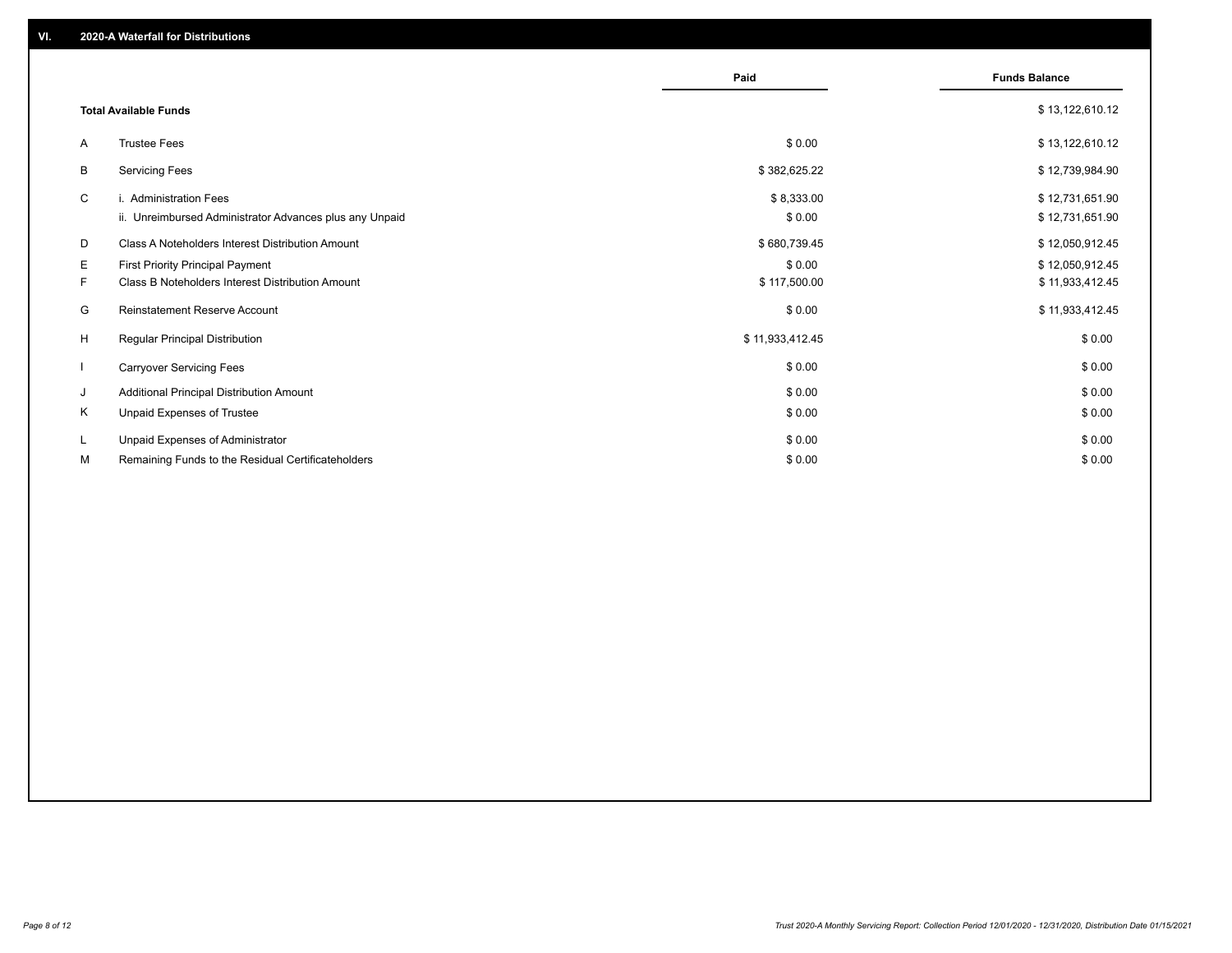| <b>Distribution Amounts</b>                                |                         |                         |                         |
|------------------------------------------------------------|-------------------------|-------------------------|-------------------------|
|                                                            | A <sub>1</sub>          | A <sub>2</sub> A        | A2B                     |
| Cusip/Isin                                                 | 78449UAA6               | 78449UAB4               | 78449UAC2               |
| <b>Beginning Balance</b>                                   | \$110,162,857.35        | \$320,000,000.00        | \$50,000,000.00         |
| Index                                                      | <b>LIBOR</b>            | <b>FIXED</b>            | <b>LIBOR</b>            |
| Spread/Fixed Rate                                          | 0.30%                   | 2.23%                   | 0.83%                   |
| Record Date (Days Prior to Distribution)                   | 1 NEW YORK BUSINESS DAY | 1 NEW YORK BUSINESS DAY | 1 NEW YORK BUSINESS DAY |
| <b>Accrual Period Begin</b>                                | 12/15/2020              | 12/15/2020              | 12/15/2020              |
| <b>Accrual Period End</b>                                  | 1/15/2021               | 1/15/2021               | 1/15/2021               |
| Daycount Fraction                                          | 0.08611111              | 0.08333333              | 0.08611111              |
| Interest Rate*                                             | 0.45863%                | 2.23000%                | 0.98863%                |
| <b>Accrued Interest Factor</b>                             | 0.000394931             | 0.001858333             | 0.000851320             |
| <b>Current Interest Due</b>                                | \$43,506.77             | \$594,666.67            | \$42,566.01             |
| Interest Shortfall from Prior Period Plus Accrued Interest | $\mathsf{\$}$ -         | $$ -$                   | $\frac{1}{2}$           |
| <b>Total Interest Due</b>                                  | \$43,506.77             | \$594,666.67            | \$42,566.01             |
| <b>Interest Paid</b>                                       | \$43,506.77             | \$594,666.67            | \$42,566.01             |
| <b>Interest Shortfall</b>                                  | $\mathsf{\$}$ -         | $$ -$                   | $$ -$                   |
| <b>Principal Paid</b>                                      | \$11,933,412.45         | $$ -$                   | $$ -$                   |
| <b>Ending Principal Balance</b>                            | \$98,229,444.90         | \$320,000,000.00        | \$50,000,000.00         |
| Paydown Factor                                             | 0.054490468             | 0.000000000             | 0.000000000             |
| <b>Ending Balance Factor</b>                               | 0.448536278             | 1.000000000             | 1.000000000             |

\* Pay rates for Current Distribution. For the interest rates applicable to the next distribution date, please see https://www.salliemae.com/about/investors/data/SMBabrate.txt.

**VII. 2020-A Distributions**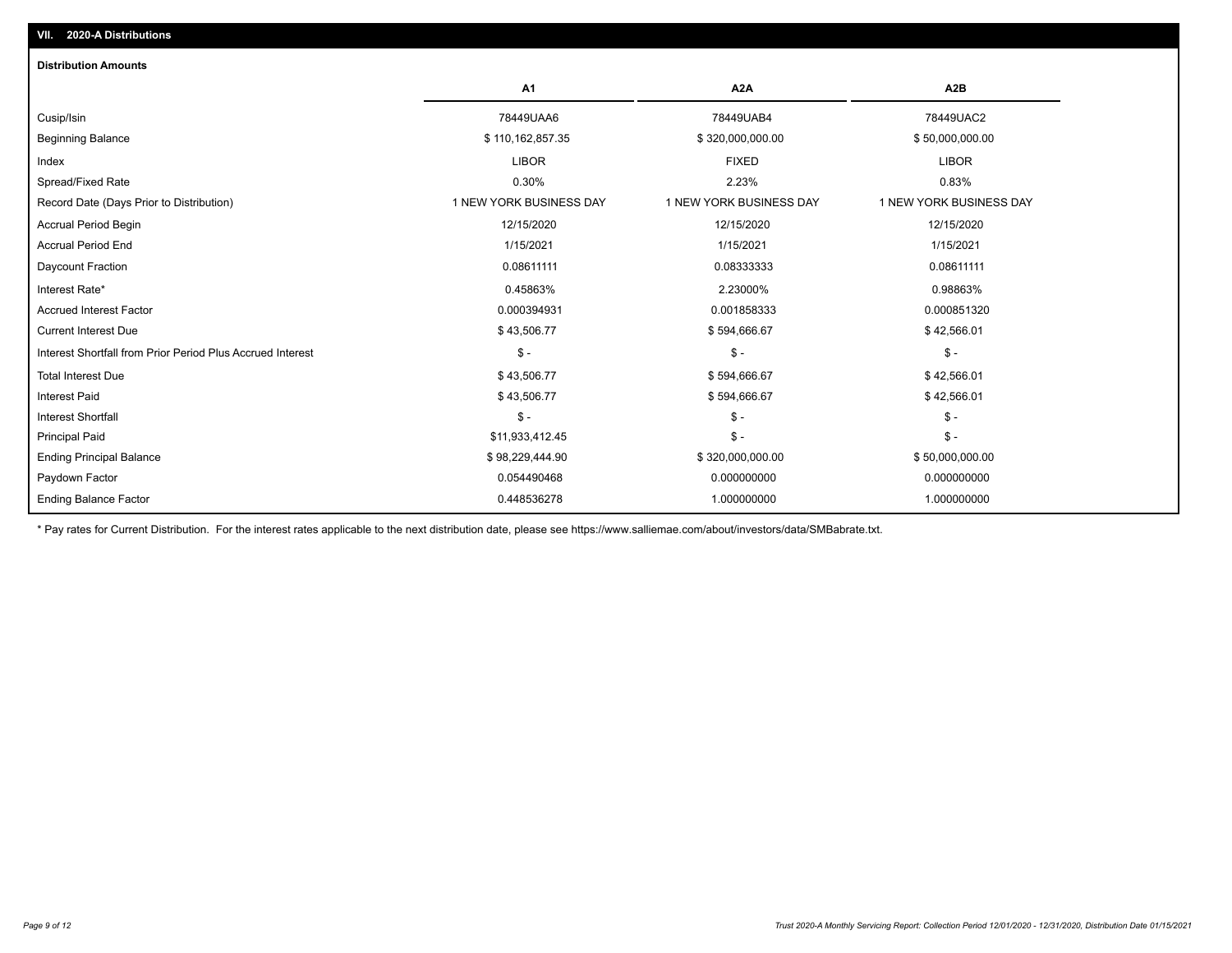| VII. 2020-A Distributions                                  |                         |
|------------------------------------------------------------|-------------------------|
| <b>Distribution Amounts</b>                                |                         |
|                                                            | В                       |
| Cusip/Isin                                                 | 78449UAD0               |
| <b>Beginning Balance</b>                                   | \$47,000,000.00         |
| Index                                                      | <b>FIXED</b>            |
| Spread/Fixed Rate                                          | 3.00%                   |
| Record Date (Days Prior to Distribution)                   | 1 NEW YORK BUSINESS DAY |
| Accrual Period Begin                                       | 12/15/2020              |
| <b>Accrual Period End</b>                                  | 1/15/2021               |
| Daycount Fraction                                          | 0.08333333              |
| Interest Rate*                                             | 3.00000%                |
| <b>Accrued Interest Factor</b>                             | 0.002500000             |
| <b>Current Interest Due</b>                                | \$117,500.00            |
| Interest Shortfall from Prior Period Plus Accrued Interest | $\mathsf{\$}$ -         |
| <b>Total Interest Due</b>                                  | \$117,500.00            |
| <b>Interest Paid</b>                                       | \$117,500.00            |
| Interest Shortfall                                         | $\mathbb{S}$ -          |
| <b>Principal Paid</b>                                      | $\frac{1}{2}$           |
| <b>Ending Principal Balance</b>                            | \$47,000,000.00         |
| Paydown Factor                                             | 0.000000000             |
| <b>Ending Balance Factor</b>                               | 1.000000000             |

\* Pay rates for Current Distribution. For the interest rates applicable to the next distribution date, please see https://www.salliemae.com/about/investors/data/SMBabrate.txt.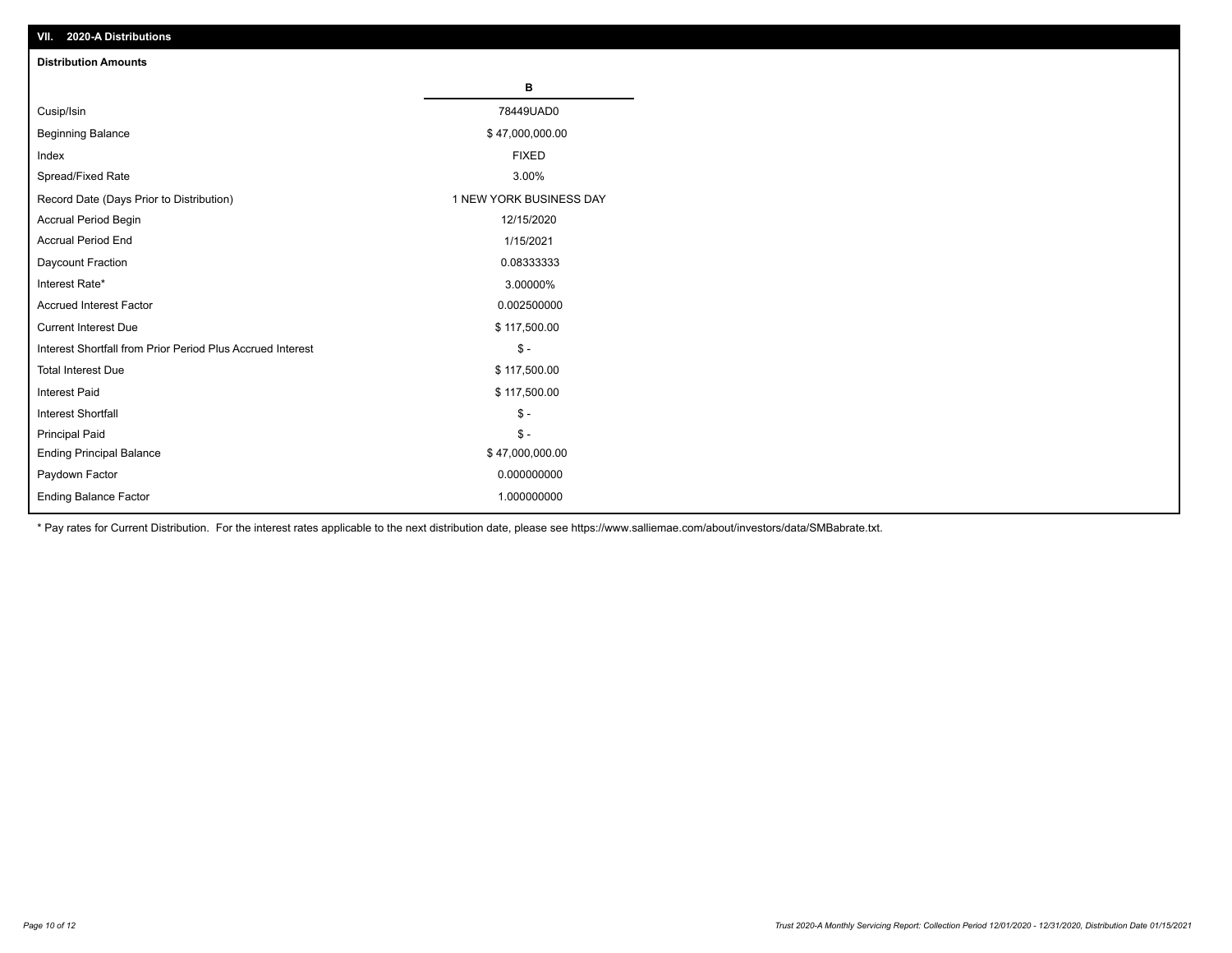#### **Since Issued Total CPR**

$$
\text{Total CPR} = 1 - \left(\frac{APB}{PPB}\right)^{\left(\frac{12}{MSC}\right)}
$$

APB = Actual period-end Pool Balance PPB = Projected period-end Pool Balance assuming no prepayments and no defaults Pool Balance = Sum(Principal Balance + Interest Accrued to Capitalize Balance) MSC = Months Since Cut-Off

#### **Since-Issued Total Constant Prepayment Rate (CPR)**

Since-Issued Total CPR measures prepayments, both voluntary and involuntary, for a trust student loan pool over the life of a transaction. For each trust distribution, the actual month-end pool balance is compared against a month-end pool balance originally projected at issuance assuming no prepayments and defaults. For purposes of Since- Issued Total CPR calculations, projected period end pool balance assumes in-school status loans have up to a six month grace period before moving to repayment, grace status loans remain in grace status until their status end date and then to move to full principal and interest repayment, loans subject to interim interest or fixed payments during their in-school and grace period continue paying interim interest or fixed payments until full principal and interest repayment begins, all other trust loans are in full principal and interest repayment status, and that no trust loan in full principal and interest repayment moves from full principal and interest repayment status to any other status.